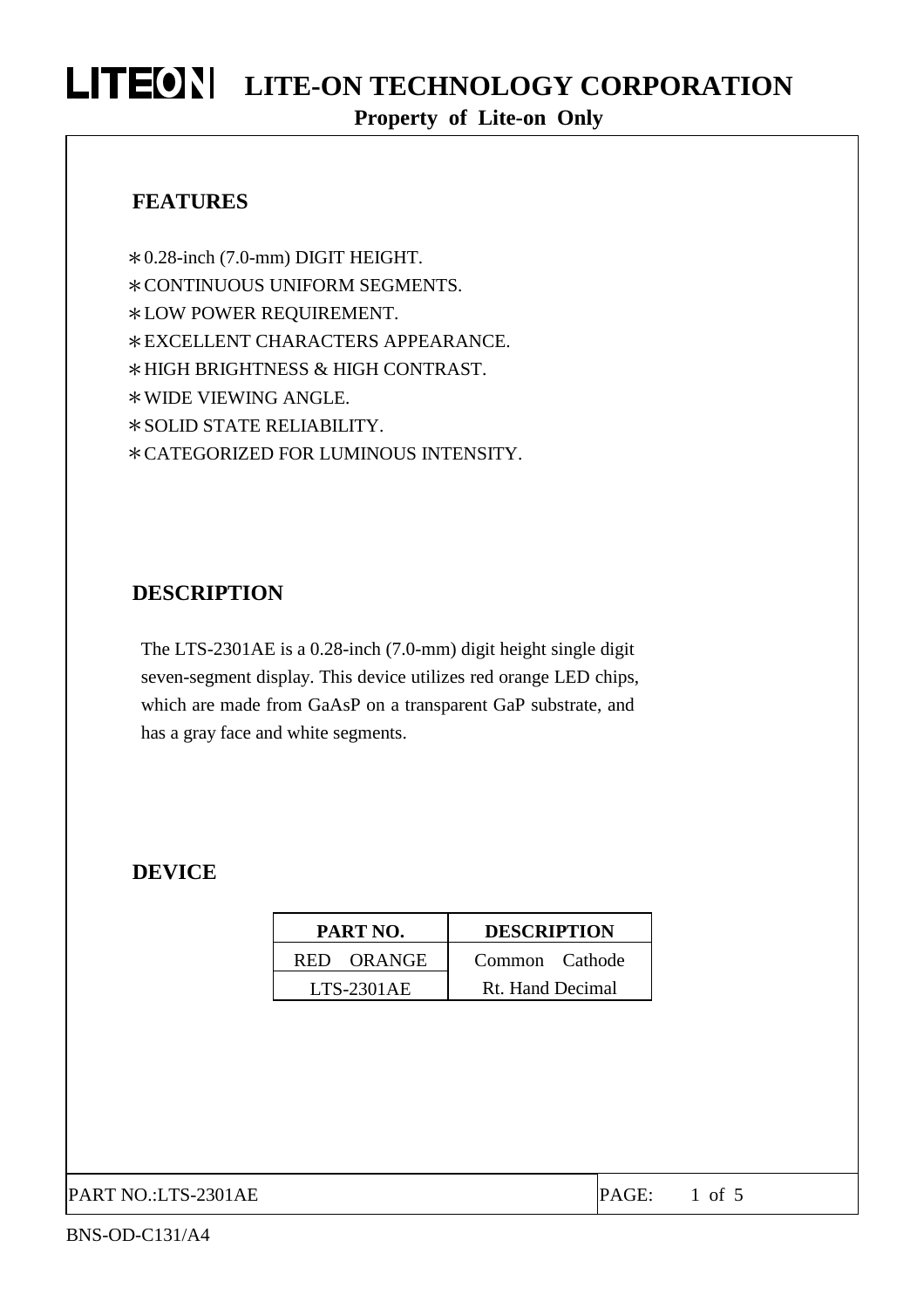

 $\overline{7}$ 

 $\overline{4}$ 

 $\overline{c}$ 

 $\mathbf{1}$ 

10

9

6

PART NO.:LTS-2301AE PAGE: 2 of 5

5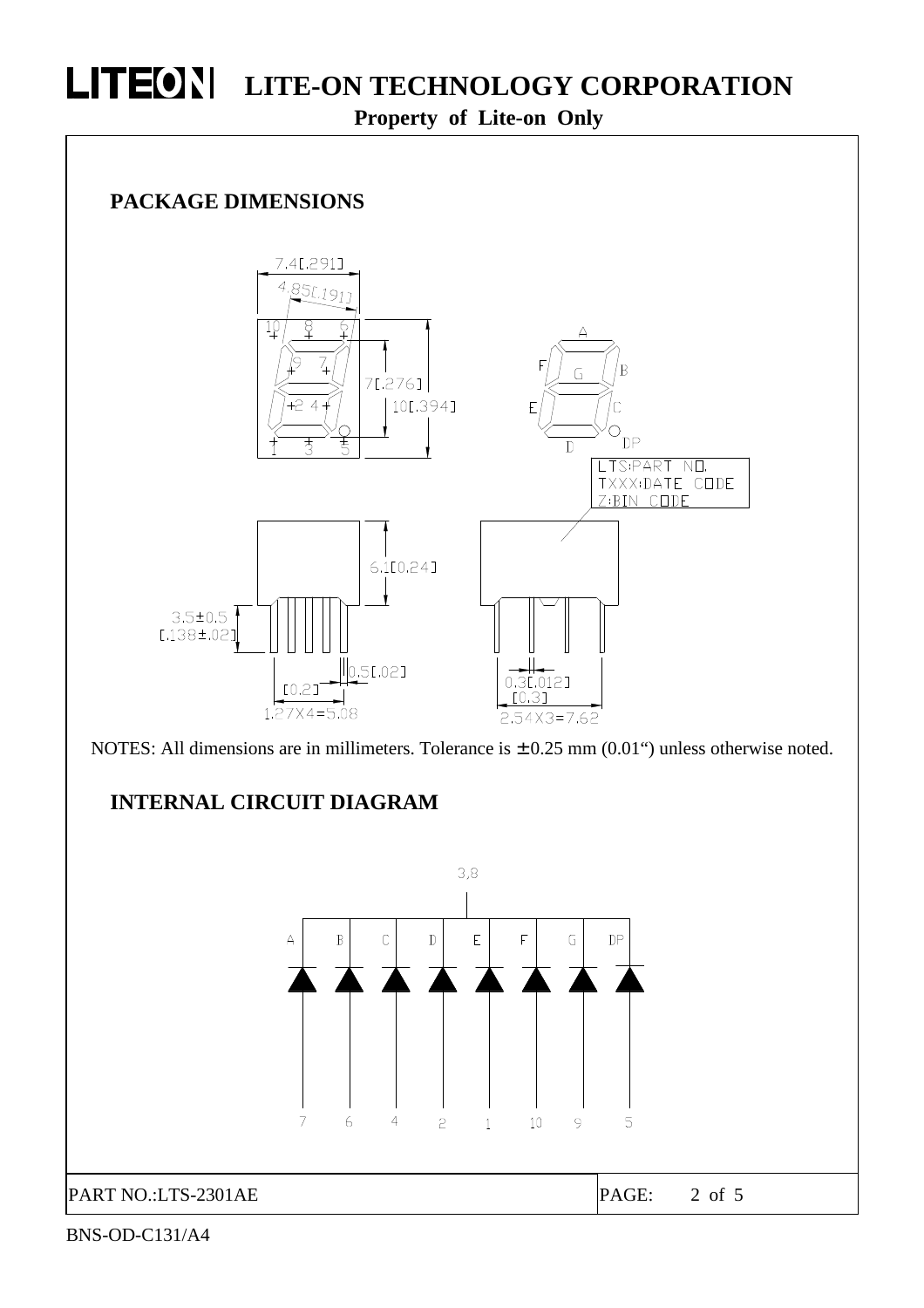#### **PIN CONNECTION**

| No.            | <b>CONNECTION</b>     |
|----------------|-----------------------|
| $\mathbf{1}$   | ANODE E               |
| $\overline{2}$ | ANODE D               |
| 3              | COMMON CATHODE        |
| $\overline{4}$ | ANODE C               |
| 5              | ANODE D.P.            |
| 6              | ANODE B               |
| 7              | ANODE A               |
| 8              | <b>COMMON CATHODE</b> |
| 9              | ANODE G               |
| 10             | ANODE F               |

PART NO.:LTS-2301AE PAGE: 3 of 5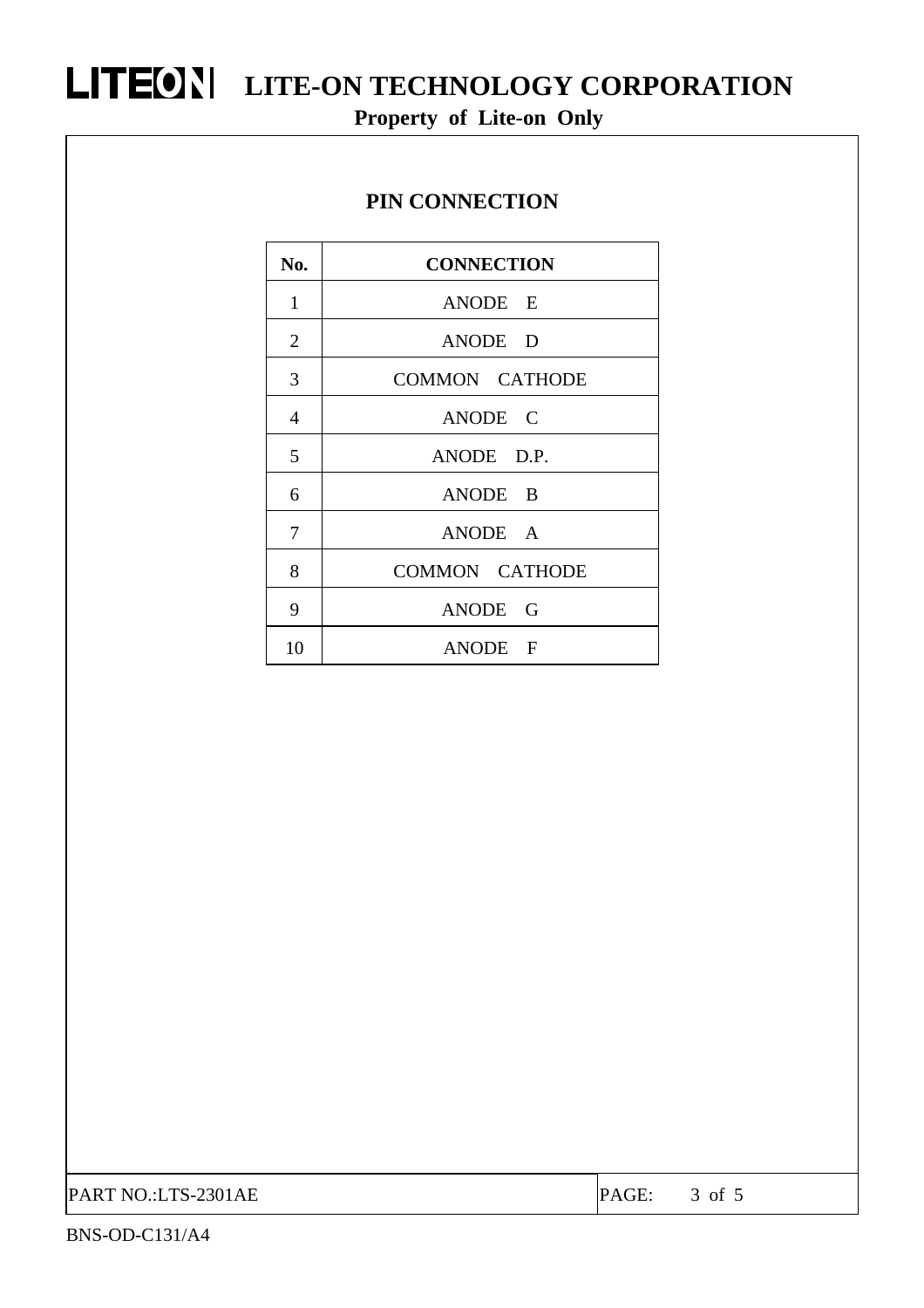### **ABSOLUTE MAXIMUM RATING AT TA=25<sup>o</sup>C**

| <b>PARAMETER</b>                                                                 | <b>MAXIMUM RATING</b>              | <b>UNIT</b>                            |  |  |  |
|----------------------------------------------------------------------------------|------------------------------------|----------------------------------------|--|--|--|
| <b>Power Dissipation Per Segment</b>                                             | 75                                 | mW                                     |  |  |  |
| Peak Forward Current Per Segment<br>$(1/10$ Duty Cycle, $0.1$ ms Pulse Width)    | 100                                | mA                                     |  |  |  |
| Continuous Forward Current Per Segment                                           | 25                                 | mA                                     |  |  |  |
| Derating Linear From 25℃ Per Segment                                             | 0.33                               | $mA$ <sup><math>\degree</math></sup> C |  |  |  |
| Reverse Voltage Per Segment                                                      | 5                                  | V                                      |  |  |  |
| <b>Operating Temperature Range</b>                                               | $-35^{\circ}$ C to $+85^{\circ}$ C |                                        |  |  |  |
| <b>Storage Temperature Range</b>                                                 | $-35^{\circ}$ C to $+85^{\circ}$ C |                                        |  |  |  |
| Solder Temperature: max $260^{\circ}$ for max 3sec at 1.6mm below seating plane. |                                    |                                        |  |  |  |

### **ELECTRICAL / OPTICAL CHARACTERISTICS AT TA=25<sup>o</sup>C**

| <b>PARAMETER</b>                   |                   |     |      |     |          | SYMBOL MIN. TYP. MAX. UNIT TEST CONDITION |
|------------------------------------|-------------------|-----|------|-----|----------|-------------------------------------------|
| Average Luminous Intensity         | Iv                | 800 | 2000 |     | $\mu$ cd | $I = 10mA$                                |
| Peak Emission Wavelength           | $\lambda p$       |     | 630  |     | nm       | $Ir=20mA$                                 |
| Spectral Line Half-Width           | Δλ                |     | 40   |     | nm       | $Ir=20mA$                                 |
| Dominant Wavelength                | $\lambda {\rm d}$ |     | 621  |     | nm       | $I_F=20mA$                                |
| Forward Voltage Per Segment        | $\rm V_F$         |     | 2.0  | 2.6 | V        | $Ir=20mA$                                 |
| <b>Reverse Current Per Segment</b> | I <sub>R</sub>    |     |      | 100 | μA       | $V_R = 5V$                                |
| Luminous Intensity Matching Ratio  | $Iv-m$            |     |      | 2:1 |          | $I = 10mA$                                |

Note: Luminous intensity is measured with a light sensor and filter combination that approximates the CIE (commission international DE L'clariage) eye-response curve.

PART NO.:LTS-2301AE PART PAGE: 4 of 5